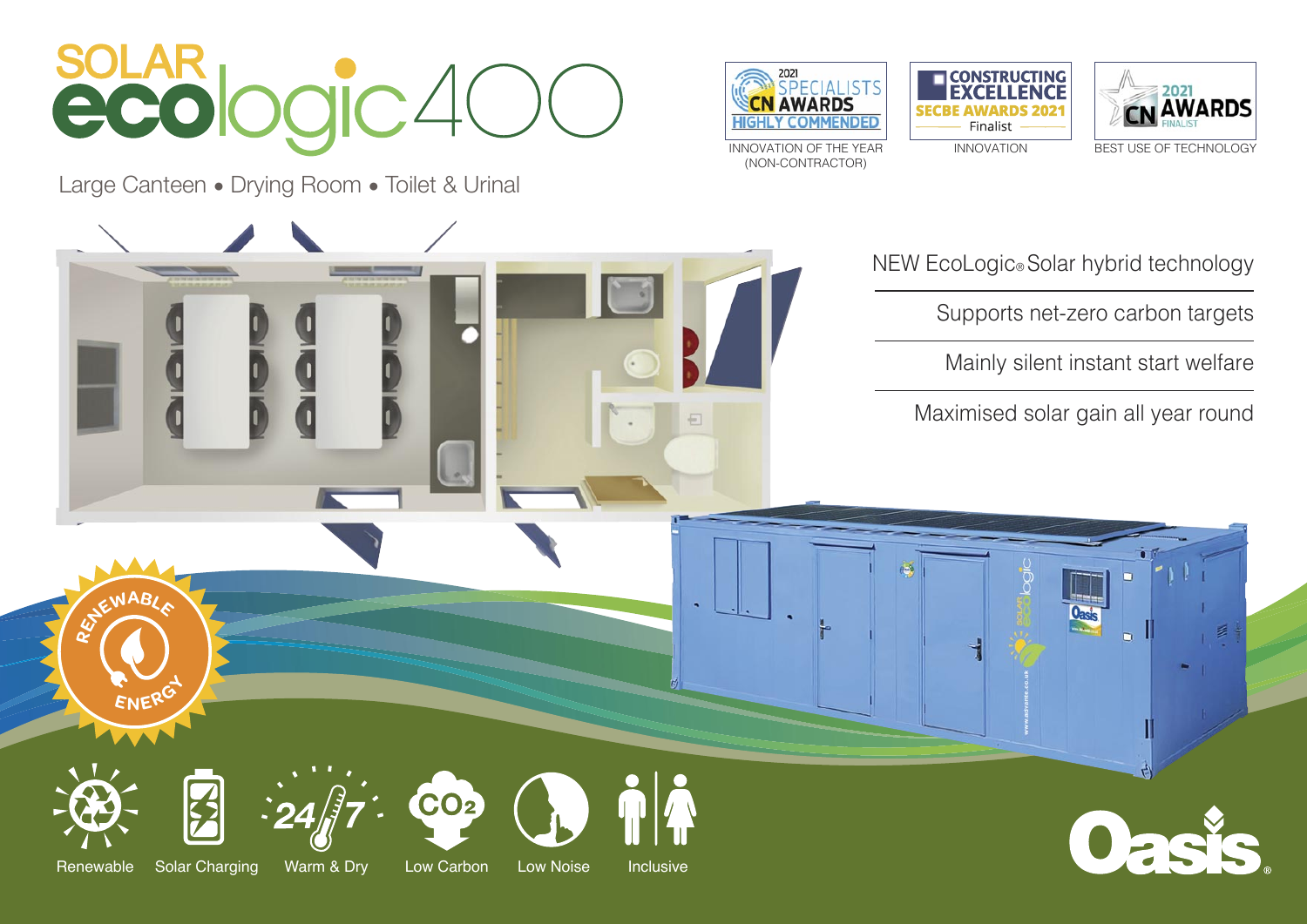# so much more than just welfare...



| Height (Levelling legs closed)  2.6m |                  |
|--------------------------------------|------------------|
|                                      |                  |
|                                      |                  |
|                                      |                  |
|                                      | water containers |

# How will this Oasis instant start welfare unit benefit **your** site?

- 
- NEW hybrid solar and LPG power system
- **Minimal reliance on generator**
- Super-low emission, no exhaust particulates  $\bullet$

|                                        | Rate of energy conversion 66.31 grams of LPG per kW/H (average) |
|----------------------------------------|-----------------------------------------------------------------|
|                                        |                                                                 |
| Water heater  LPG fuelled Oasis heater |                                                                 |
|                                        |                                                                 |
|                                        |                                                                 |
|                                        | Additional equipment Furniture, fire extinguisher, kettle,      |
|                                        | microwave oven and notice board                                 |
|                                        |                                                                 |

- **Pleasant work environment**
- **Intelligent telemetry system with remote**  monitoring and reporting for trouble-free welfare operation

- $\bullet$  Low noise welfare = happy neighbours
- Quality welfare improves image of construction and attracts a diverse workforce

- **Improved energy performance**
- Reduced running costs through increased solar power

Recycling Design Review<br>for<br>secondary WELFARE UNIT<br>LIFE CYCLE use **Initial**<br>manufactu **Working life** 

# **Specification**



BioLPG



# LAR<br>COLOGIC<sup>40</sup>

Large Canteen • Drying Room • Toilet & Urinal

### **Your** health & safety



- $\bullet$  Hot and cold temperature controlled water
- 24/7 drying room facilities  $\bullet$
- **Mainly silent-running welfare**

# **Your** carbon footprint

- **Impressive carbon savings with effective** renewable electricity supply
- Solar gain achievable all-year-round

### **Your** air quality

# **Your** wellbeing

# **Your** welfare costs

# **Your** industry